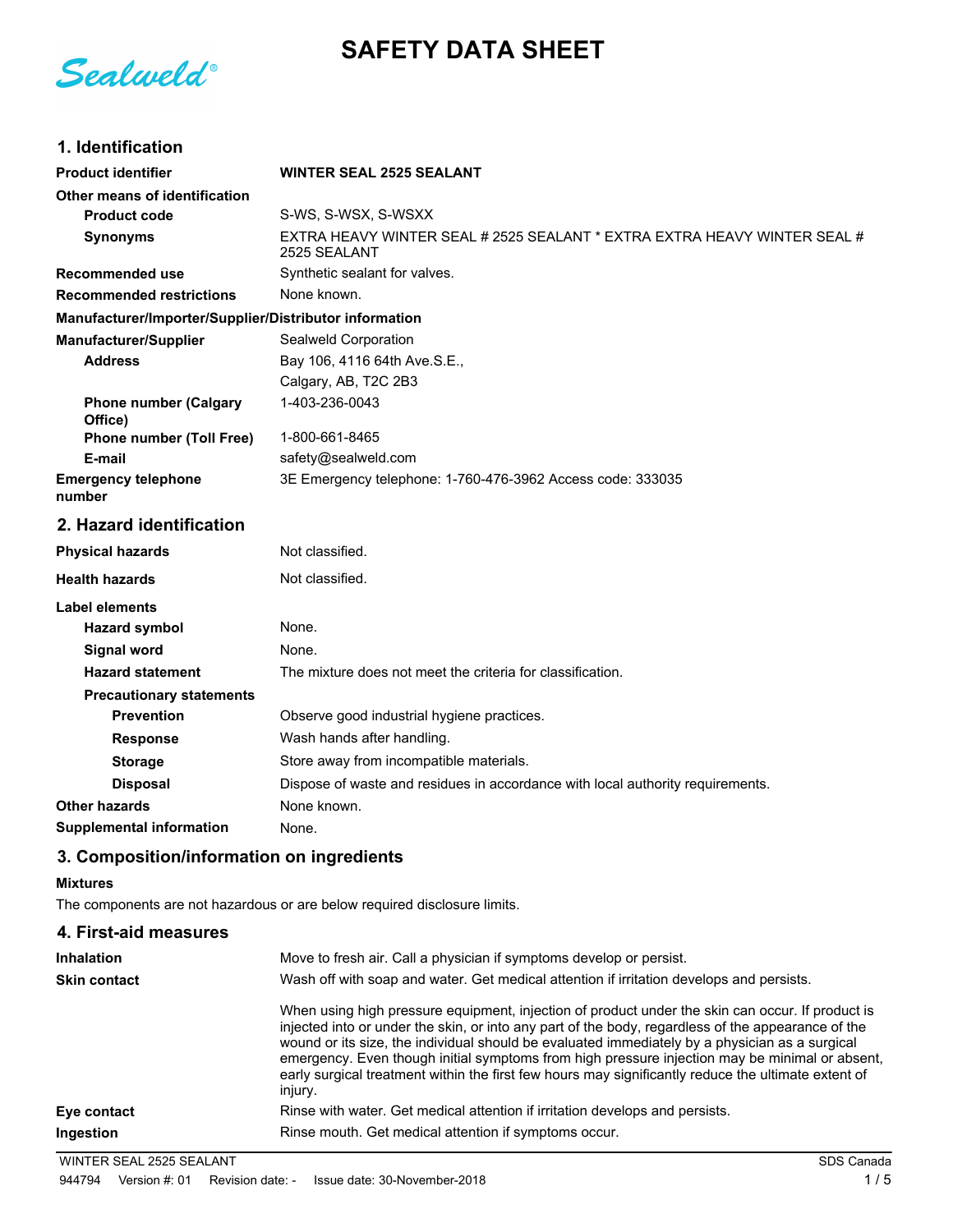| <b>Most important</b><br>symptoms/effects, acute and<br>delayed              | Direct contact with eyes may cause temporary irritation. Prolonged or repeated skin contact may<br>cause irritation. |
|------------------------------------------------------------------------------|----------------------------------------------------------------------------------------------------------------------|
| Indication of immediate<br>medical attention and special<br>treatment needed | Treat symptomatically.                                                                                               |
| <b>General information</b>                                                   | Ensure that medical personnel are aware of the material(s) involved, and take precautions to<br>protect themselves.  |
| 5. Fire-fighting measures                                                    |                                                                                                                      |
| Suitable extinguishing media                                                 | Water fog. Foam. Dry chemical powder. Carbon dioxide (CO2).                                                          |
| Unsuitable extinguishing<br>media                                            | Do not use water jet as an extinguisher, as this will spread the fire.                                               |
| Specific hazards arising from<br>the chemical                                | During fire, gases hazardous to health may be formed.                                                                |

**Special protective equipment** Self-contained breathing apparatus and full protective clothing must be worn in case of fire. **and precautions for firefighters**

**Fire fighting** Move containers from fire area if you can do so without risk.

**Specific methods** Use standard firefighting procedures and consider the hazards of other involved materials. General fire hazards **No unusual fire or explosion hazards noted.** 

#### **6. Accidental release measures**

**equipment/instructions**

| Personal precautions,<br>protective equipment and<br>emergency procedures | Keep unnecessary personnel away. For personal protection, see section 8 of the SDS.                                                                                                                                                               |
|---------------------------------------------------------------------------|---------------------------------------------------------------------------------------------------------------------------------------------------------------------------------------------------------------------------------------------------|
| Methods and materials for<br>containment and cleaning up                  | Large Spills: Stop the flow of material, if this is without risk. Dike the spilled material, where this is<br>possible. Absorb in vermiculite, dry sand or earth and place into containers. Following product<br>recovery, flush area with water. |
|                                                                           | Small Spills: Wipe up with absorbent material (e.g. cloth, fleece). Clean surface thoroughly to<br>remove residual contamination.                                                                                                                 |
|                                                                           | Never return spills to original containers for re-use. For waste disposal, see section 13 of the SDS.                                                                                                                                             |

**Environmental precautions** Avoid discharge into drains, water courses or onto the ground.

#### **7. Handling and storage**

**Precautions for safe handling** Observe good industrial hygiene practices. Store in tightly closed container. Store away from incompatible materials (see section 10 of the SDS). **Conditions for safe storage, including any incompatibilities**

#### **8. Exposure controls/personal protection**

| <b>Occupational exposure limits</b> | No exposure limits noted for ingredient(s).                                                                                                                                                                                                                                                                                                                        |
|-------------------------------------|--------------------------------------------------------------------------------------------------------------------------------------------------------------------------------------------------------------------------------------------------------------------------------------------------------------------------------------------------------------------|
| <b>Biological limit values</b>      | No biological exposure limits noted for the ingredient(s).                                                                                                                                                                                                                                                                                                         |
| <b>Exposure guidelines</b>          | Occupational Exposure Limits are not relevant to the current physical form of the product.                                                                                                                                                                                                                                                                         |
| Appropriate engineering<br>controls | Good general ventilation should be used. Ventilation rates should be matched to conditions. If<br>applicable, use process enclosures, local exhaust ventilation, or other engineering controls to<br>maintain airborne levels below recommended exposure limits. If exposure limits have not been<br>established, maintain airborne levels to an acceptable level. |
|                                     | Individual protection measures, such as personal protective equipment                                                                                                                                                                                                                                                                                              |
| Eye/face protection                 | If contact is likely, safety glasses with side shields are recommended.                                                                                                                                                                                                                                                                                            |
| <b>Skin protection</b>              |                                                                                                                                                                                                                                                                                                                                                                    |
| <b>Hand protection</b>              | For prolonged or repeated skin contact use suitable protective gloves. Suitable gloves can be<br>recommended by the glove supplier.                                                                                                                                                                                                                                |
| <b>Other</b>                        | Wear suitable protective clothing.                                                                                                                                                                                                                                                                                                                                 |
| <b>Respiratory protection</b>       | In case of insufficient ventilation, wear suitable respiratory equipment.                                                                                                                                                                                                                                                                                          |
| <b>Thermal hazards</b>              | Wear appropriate thermal protective clothing, when necessary.                                                                                                                                                                                                                                                                                                      |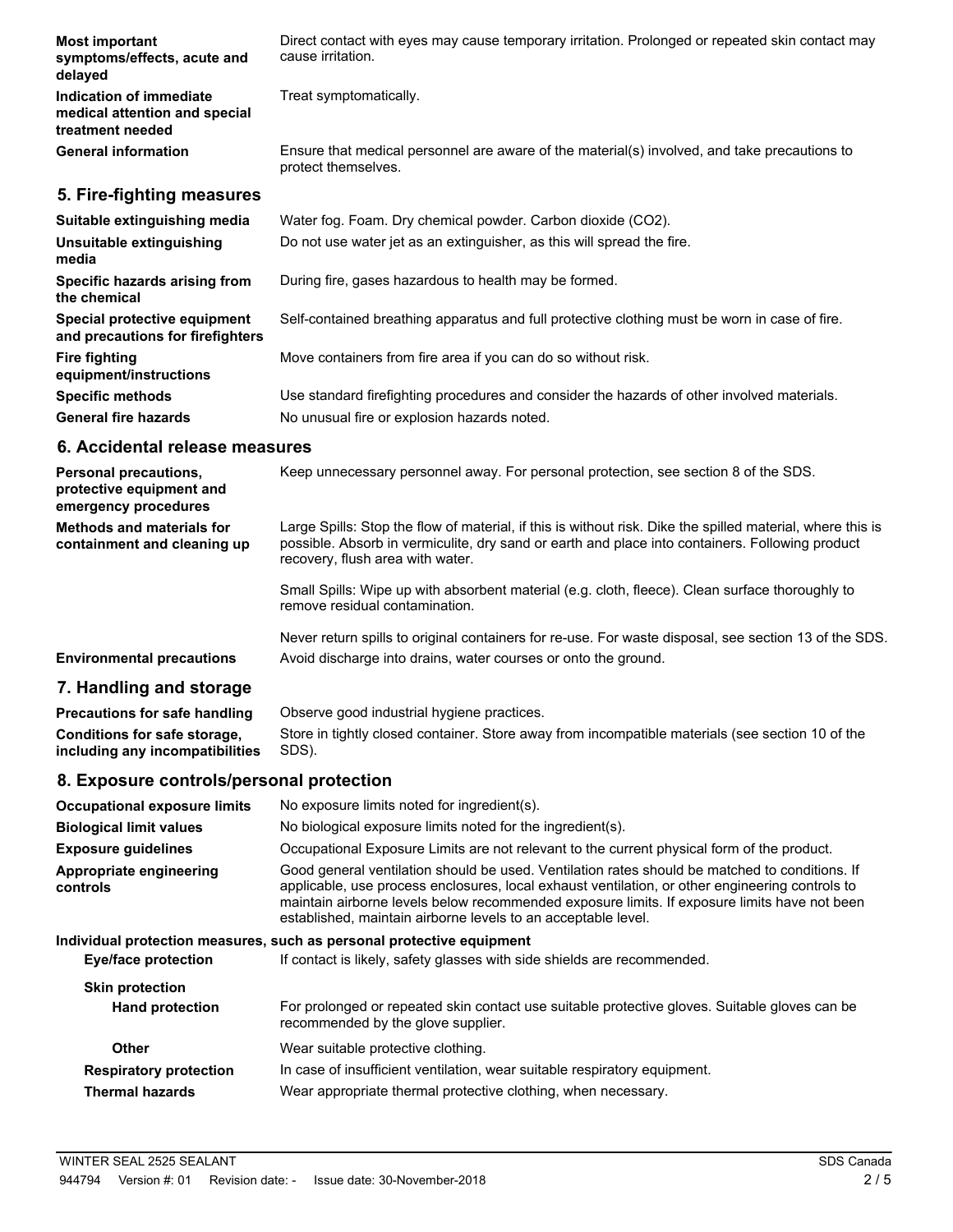Always observe good personal hygiene measures, such as washing after handling the material and before eating, drinking, and/or smoking. Routinely wash work clothing and protective equipment to remove contaminants.

#### **9. Physical and chemical properties**

| Appearance                                        |                                                                                               |
|---------------------------------------------------|-----------------------------------------------------------------------------------------------|
| <b>Physical state</b>                             | Solid.                                                                                        |
| Form                                              | Semi-solid.                                                                                   |
| Colour                                            | Grey.                                                                                         |
| Odour                                             | Mild.                                                                                         |
| <b>Odour threshold</b>                            | Not available.                                                                                |
| рH                                                | Not applicable                                                                                |
| Melting point/freezing point                      | Not available.                                                                                |
| Initial boiling point and boiling<br>range        | Not available.                                                                                |
| <b>Flash point</b>                                | Not available.                                                                                |
| <b>Evaporation rate</b>                           | Not available.                                                                                |
| Flammability (solid, gas)                         | Not applicable.                                                                               |
| Upper/lower flammability or explosive limits      |                                                                                               |
| <b>Flammability limit - lower</b><br>(%)          | Not available.                                                                                |
| <b>Flammability limit - upper</b><br>(%)          | Not available.                                                                                |
| Explosive limit - lower (%)                       | Not available.                                                                                |
| <b>Explosive limit - upper</b><br>(%)             | Not available.                                                                                |
| Vapour pressure                                   | Not available.                                                                                |
| Vapour density                                    | Not available.                                                                                |
| <b>Relative density</b>                           | Not available.                                                                                |
| Solubility(ies)                                   |                                                                                               |
| <b>Solubility (water)</b>                         | Not available.                                                                                |
| <b>Partition coefficient</b><br>(n-octanol/water) | Not available.                                                                                |
| <b>Auto-ignition temperature</b>                  | Not available.                                                                                |
| <b>Decomposition temperature</b>                  | Not available.                                                                                |
| <b>Viscosity</b>                                  | Not available.                                                                                |
| <b>Other information</b>                          |                                                                                               |
| <b>Explosive properties</b>                       | Not explosive                                                                                 |
| <b>Oxidising properties</b>                       | Not oxidising.                                                                                |
| 10. Stability and reactivity                      |                                                                                               |
| <b>Reactivity</b>                                 | The product is stable and non-reactive under normal conditions of use, storage and transport. |
| <b>Chemical stability</b>                         | Material is stable under normal conditions.                                                   |
| <b>Possibility of hazardous</b><br>reactions      | No dangerous reaction known under conditions of normal use.                                   |
| <b>Conditions to avoid</b>                        | Excessive heat. Contact with incompatible materials.                                          |
| Incompatible materials                            | Strong oxidising agents.                                                                      |

## **11. Toxicological information**

**Hazardous decomposition**

**products**

#### **Information on likely routes of exposure**

| <b>Inhalation</b>   | No adverse effects due to inhalation are expected.     |
|---------------------|--------------------------------------------------------|
| <b>Skin contact</b> | Prolonged skin contact may cause temporary irritation. |

Thermal decomposition or combustion may liberate carbon oxides and other toxic gases or

vapours.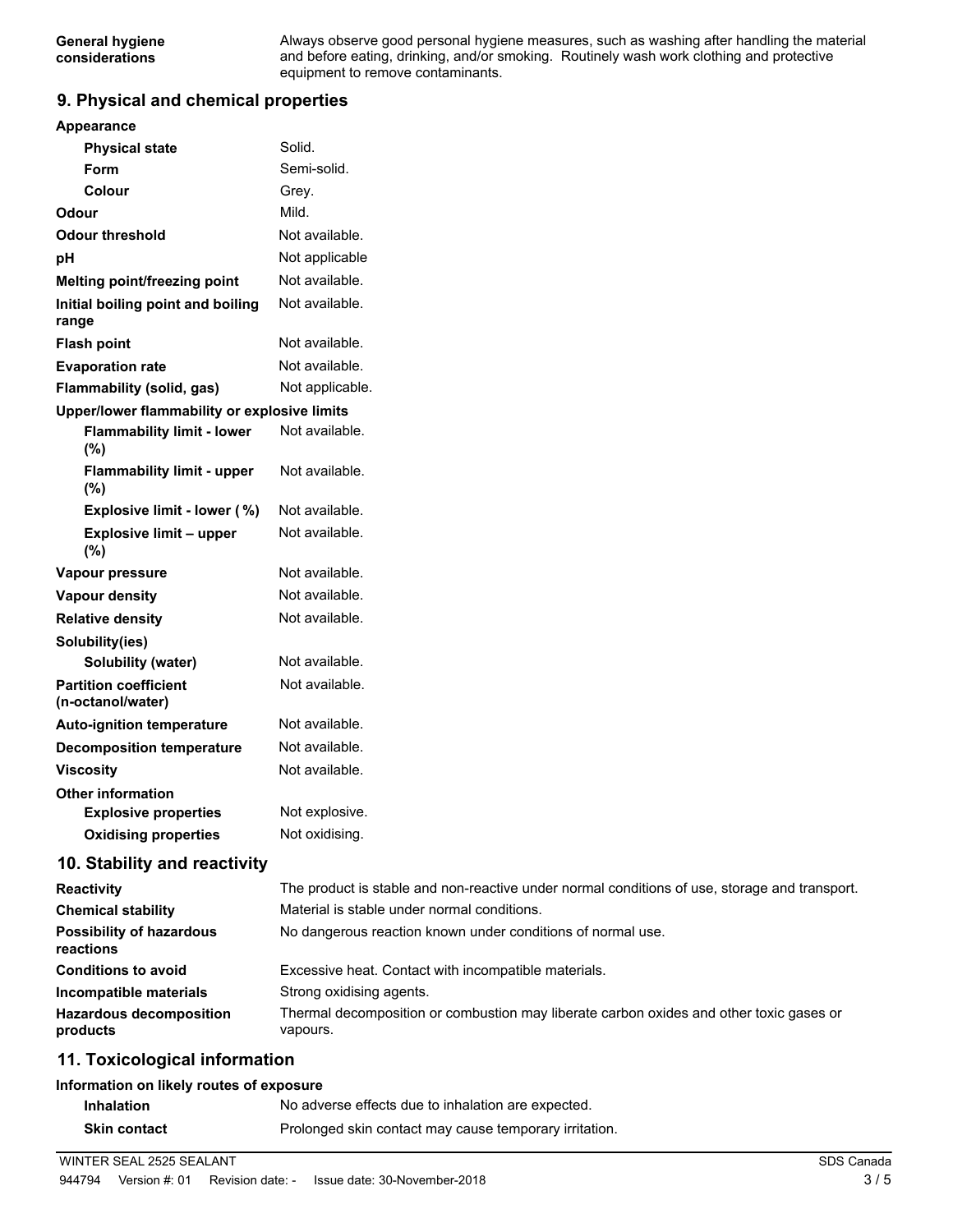| Eye contact                                                                        | Direct contact with eyes may cause temporary irritation.                                                               |
|------------------------------------------------------------------------------------|------------------------------------------------------------------------------------------------------------------------|
| Ingestion                                                                          | May cause discomfort if swallowed. However, ingestion is not likely to be a primary route of<br>occupational exposure. |
| Symptoms related to the<br>physical, chemical and<br>toxicological characteristics | Direct contact with eyes may cause temporary irritation. Prolonged or repeated skin contact may<br>cause irritation.   |
| Information on toxicological effects                                               |                                                                                                                        |
| <b>Acute toxicity</b>                                                              | Not expected to be acutely toxic.                                                                                      |
| <b>Skin corrosion/irritation</b>                                                   | Prolonged skin contact may cause temporary irritation.                                                                 |
| Serious eye damage/eye<br>irritation                                               | Direct contact with eyes may cause temporary irritation.                                                               |
| <b>Respiratory or skin sensitisation</b>                                           |                                                                                                                        |
| <b>Respiratory sensitisation</b>                                                   | Not a respiratory sensitiser.                                                                                          |
| <b>Skin sensitisation</b>                                                          | This product is not expected to cause skin sensitisation.                                                              |
| Germ cell mutagenicity                                                             | No data available to indicate product or any components present at greater than 0.1% are<br>mutagenic or genotoxic.    |
| Carcinogenicity                                                                    | Not classifiable as to carcinogenicity to humans.                                                                      |
| <b>Reproductive toxicity</b>                                                       | This product is not expected to cause reproductive or developmental effects.                                           |
| Specific target organ toxicity -<br>single exposure                                | Not classified.                                                                                                        |
| Specific target organ toxicity -<br>repeated exposure                              | Not classified.                                                                                                        |
| <b>Aspiration hazard</b>                                                           | Due to the physical form of the product it is not expected to be an aspiration hazard.                                 |
| <b>Chronic effects</b>                                                             | None known.                                                                                                            |
| <b>Further information</b>                                                         | None known.                                                                                                            |

#### **12. Ecological information**

| <b>Ecotoxicity</b>               | The product is not classified as environmentally hazardous. However, this does not exclude the<br>possibility that large or frequent spills can have a harmful or damaging effect on the environment. |
|----------------------------------|-------------------------------------------------------------------------------------------------------------------------------------------------------------------------------------------------------|
| Persistence and degradability    | No data is available on the degradability of any ingredients in the mixture.                                                                                                                          |
| <b>Bioaccumulative potential</b> | No data available.                                                                                                                                                                                    |
| Mobility in soil                 | The product is insoluble in water. Expected to have low mobility in soil.                                                                                                                             |
| Other adverse effects            | No other adverse environmental effects (e.g. ozone depletion, photochemical ozone creation<br>potential, endocrine disruption, global warming potential) are expected from this component.            |

## **13. Disposal considerations**

| <b>Disposal instructions</b>             | Collect and reclaim or dispose in sealed containers at licensed waste disposal site.                                                                                                                                   |
|------------------------------------------|------------------------------------------------------------------------------------------------------------------------------------------------------------------------------------------------------------------------|
| <b>Local disposal regulations</b>        | Dispose in accordance with all applicable regulations.                                                                                                                                                                 |
| Hazardous waste code                     | The waste code should be assigned in discussion between the user, the producer and the waste<br>disposal company.                                                                                                      |
| Waste from residues / unused<br>products | Dispose of in accordance with local regulations. Empty containers or liners may retain some<br>product residues. This material and its container must be disposed of in a safe manner (see:<br>Disposal instructions). |
| Contaminated packaging                   | Since emptied containers may retain product residue, follow label warnings even after container is<br>emptied. Empty containers should be taken to an approved waste handling site for recycling or<br>disposal.       |

## **14. Transport information**

#### **TDG**

Not regulated as dangerous goods.

### **IATA**

Not regulated as dangerous goods.

## **IMDG**

Not regulated as dangerous goods.